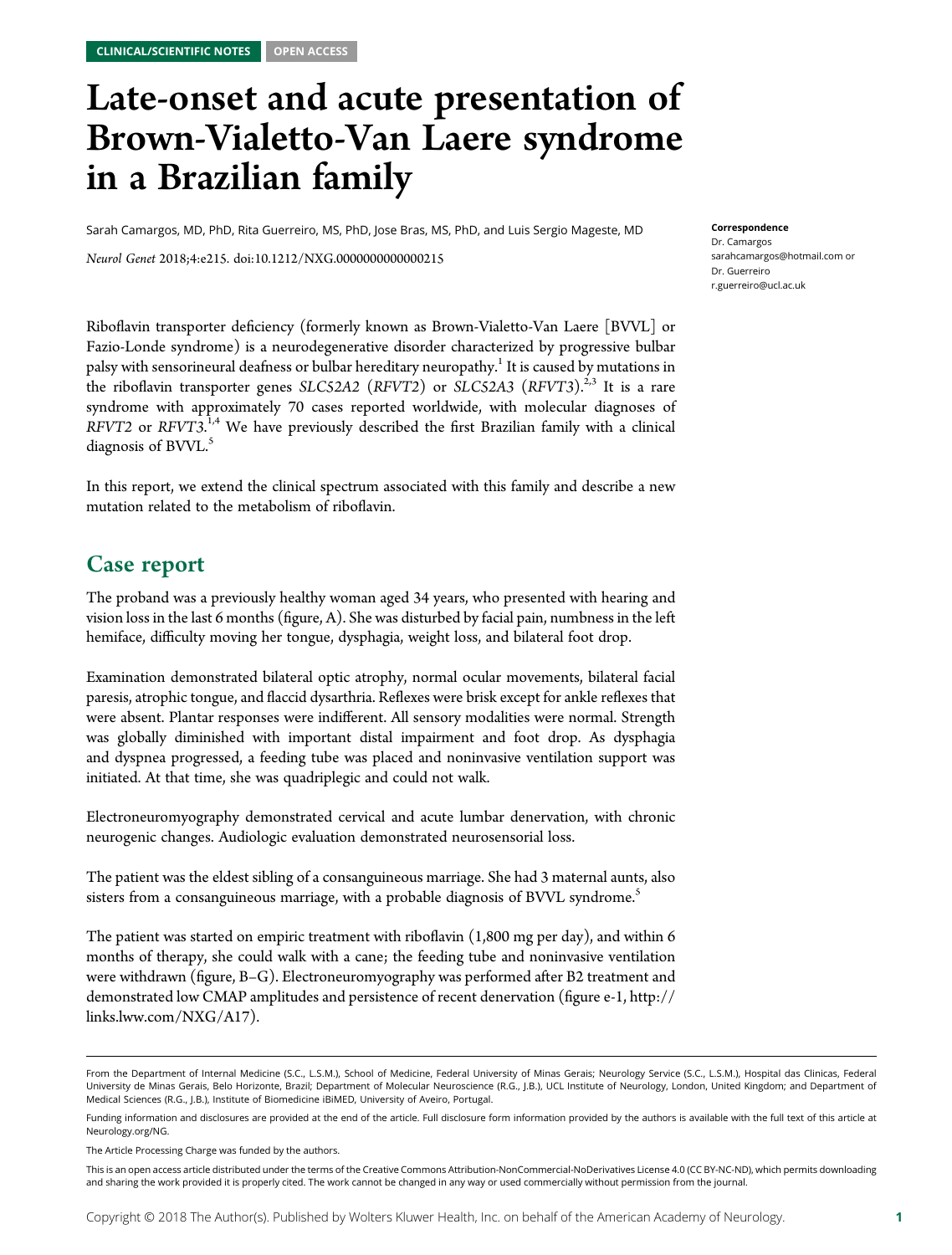# **Methods**

The genetic study of the patient and both parents was conducted after written informed consent was obtained. Whole-exome sequencing (WES) was performed in the index case, and wholegenome genotyping (WGG) was used to identify large tracts of homozygosity in the trio, given the apparent autosomal recessive pattern of inheritance of the disease in the family and the presence of several loops of consanguinity. The 3 samples were genotyped at the whole-genome level using Illumina HumanOmniExpress Bead chips, and results were analyzed with GenomeStudio.

# **Results**

By analyzing the variability identified by WES in genes previously known to cause riboflavin transporter deficiency, we identified a novel homozygous insertion in SLC52A3 (ENST00000217254(SLC52A3):c.1232\_1233insCTACGC TTCCCTCCCGGCCCCGCAGGTGGCCTCGTGGGT-GCTTTTCAGCGGCTGCCTCAG; p.Ser411\_Tyr412insTyrAlaSerLeuProAlaProGlnValAlaSerTrpValLeuPheSerGly CysLeuSer). The mutation was confirmed to be present in homozygosity in the index and was found in heterozygosity in both parents using Sanger sequencing. In addition, WGG revealed a large (1.5 Mb) homozygous region encompassing the SLC52A3 locus (chromosome 20: 643,919–2,146,580 Mb) that was not present in either parent. Consequently, we tested the phenotypically affected aunt (II.10), and she presented the mutation in homozygosity (figure e-2, [http://links.](http://links.lww.com/NXG/A18) [lww.com/NXG/A18\)](http://links.lww.com/NXG/A18).

The mutation found is neither present in homozygosity in population databases of genetic variability (ExAC and gnomAD), nor have we identified it in our in-house sequencing data from healthy controls and other diseases  $(n > 6,000)$ .

# **Discussion**

Both SCL52A3 and SCL52A2 are riboflavin transporters. Riboflavin is a precursor of flavin mononucleotide and flavin adenine dinucleotide, which are important cofactors for energy metabolism. Since the description of these 2 genes related to riboflavin transporter deficiency, the perspective about this disease has changed significantly.<sup>2,4,6</sup> However, the mechanisms by which the disrupted proteins lead to the disease are still to be fully understood.

Motor neuron disease, neurosensorial deafness, optic neuropathy, and the involvement of cranial nerves are common in both genotypes.<sup>4,7</sup> Nevertheless, some phenotypic differences have been described: RFVT2 mutations present predominantly upper limb weakness and sensory ataxia; such findings are not commonly seen in patients with RFVT3 mutations.<sup>7</sup>

Here, we report a Brazilian patient with late-onset and uncharacteristic acute and severe presentation, demonstrating

Figure Family pedigree and clinical improvement with riboflavin treatment





(A) The proband is marked with an arrow. This is a family member recently studied, while subjects II.8, II.9, II.10, and III.3 were previously described in Arq Neuropsiquiatr 2007;65(1):32–35. Squares represent males, and circles represent females. Black symbols represent affected family members. The proband's mother and father were found to be heterozygous for the SLC52A3 insertion (+/−). The mutation was found in homozygosity in the proband (+/+) and her aunt. (B and C) Proband's interosseal atrophy. (D and E) Improvement in facial weakness and (F and G) tongue atrophy after initiation of 1,800 mg of riboflavin.

some phenotypic heterogeneity within a family.<sup>5</sup> The mutation, a homozygous insertion of 60 bp in SCL52A3, has not been previously described as the cause of riboflavin transporter deficiency. So far, response to riboflavin therapy was documented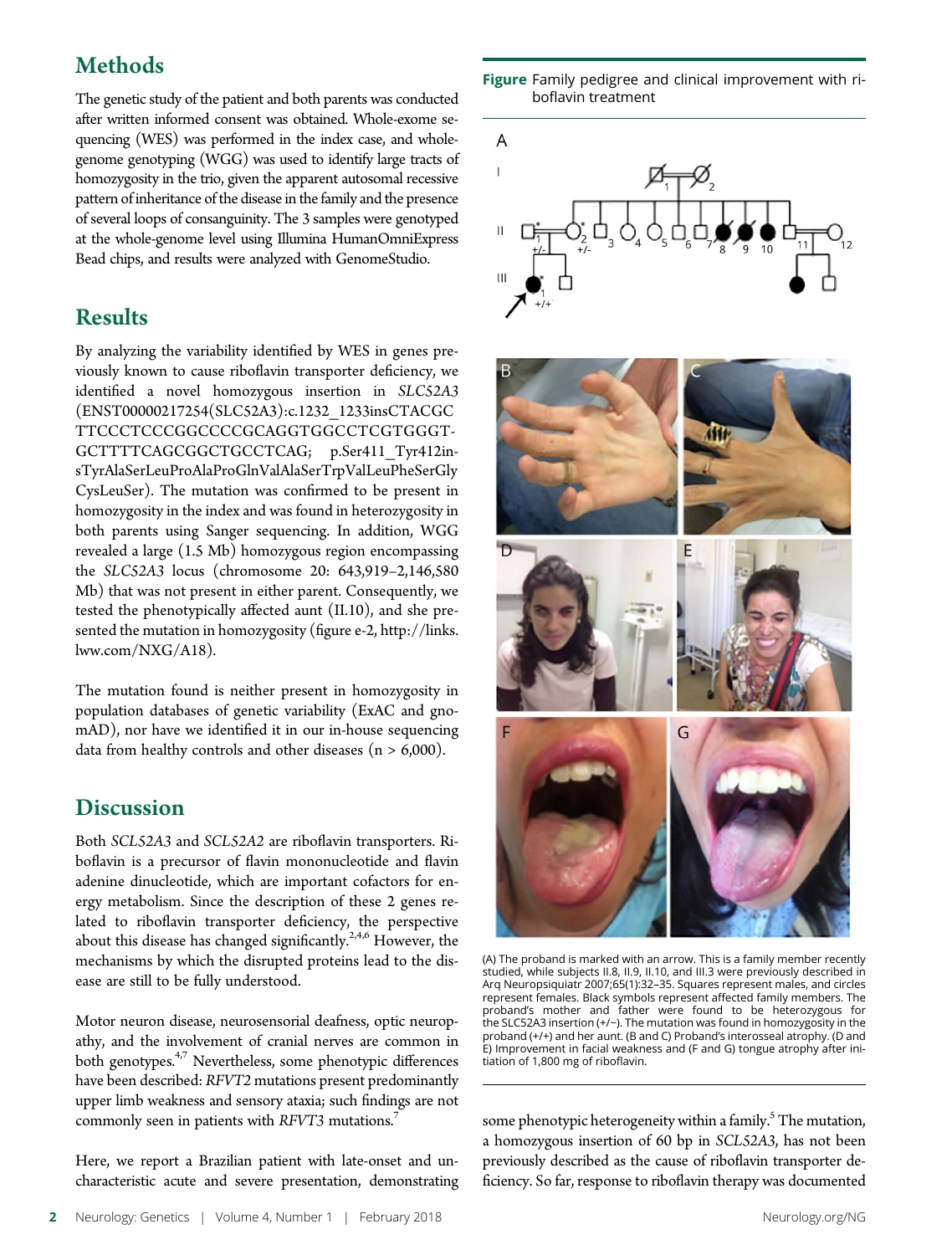in 11 patients harboring mutations in RFVT3. Of them, 9 patients demonstrated some response and 2 remained stable.<sup>4,6</sup> Some authors argue that response tends to be better and more rapid when earlier treatment is started. Riboflavin dose reposition is unknown, and treatment, although generally efficient, is empirical. In addition, there is still no evidence to reassure that treatment would prevent the occurrence of symptoms indefinitely. Despite all this, clinicians might be aware of this potentially treatable condition and initiate riboflavin supplementation as soon as diagnosis is suspected.

#### Author contributions

Sarah Camargos: study concept, design, acquisition of data, and study supervision. Rita Guerreiro: study concept, design, and critical revision of the manuscript for important intellectual content. Jose Bras: analysis and interpretation of the data. Luis Sergio Mageste: analysis and interpretation of the data.

#### Acknowledgment

The authors acknowledge the patients who participated in this study.

#### Study funding

No targeted funding reported.

#### **Disclosure**

S. Camargos has served on the scientific advisory board of Teva Pharmaceuticals and has received travel funding/speaker honoraria from Roche, Teva Pharmaceuticals, and Aché Pharmaceuticals. R. Guerreiro serves on the editorial boards of Science Matters, the American Journal of Neurodegenerative Disease, and the Journal of Parkinson's Disease and has received research support from Alzheimer's Research UK and Alzheimer's Society. J. Bras serves on the editorial board of the Journal of Parkinson's Disease and has received research support from Alzheimer's Society. L.S. Mageste reports no disclosures. Full disclosure form information provided by the authors is available with the full text of this article at [Neurology.org/NG.](http://ng.neurology.org/lookup/doi/10.1212/NXG.0000000000000209)

Received July 19, 2017. Accepted in final form November 17, 2017.

#### References

- 1. Bosch AM, Stroek K, Abeling NG, Waterham HR, Ijlst L, Wanders RJ. The Brown-Vialetto-Van Laere and Fazio Londe syndrome revisited: natural history, genetics, treatment and future perspectives. Orphanet J Rare Dis 2012;7:83.
- 2. Green P, Wiseman M, Crow YJ, et al. Brown-Vialetto-Van Laere syndrome, a pontobulbar palsy with deafness, is caused by mutations in c20orf54. Am J Hum Genet 2010;86:485–489.
- 3. Johnson JO, Gibbs JR, Megarbane A, et al. Exome sequencing reveals riboflavin transporter mutations as a cause of motor neuron disease. Brain 2012;135: 2875–2882.
- 4. Jaeger B, Bosch AM. Clinical presentation and outcome of riboflavin transporter deficiency: mini review after five years of experience. J Inherit Metab Dis 2016;39: 559–564.
- 5. Malheiros JA, Camargos ST, Oliveira JT, Cardoso FE. A Brazilian family with Brown-Vialetto-Van Laere syndrome with autosomal recessive inheritance. Arq Neuropsiquiatr 2007;65:32–35.
- 6. Bashford JA, Chowdhury FA, Shaw CE. Remarkable motor recovery after riboflavin therapy in adult-onset Brown-Vialetto-Van Laere syndrome. Pract Neurol 2017;17: 53–56.
- 7. Foley AR, Menezes MP, Pandraud A, et al. Treatable childhood neuronopathy caused by mutations in riboflavin transporter RFVT2. Brain 2014;137:44–56.